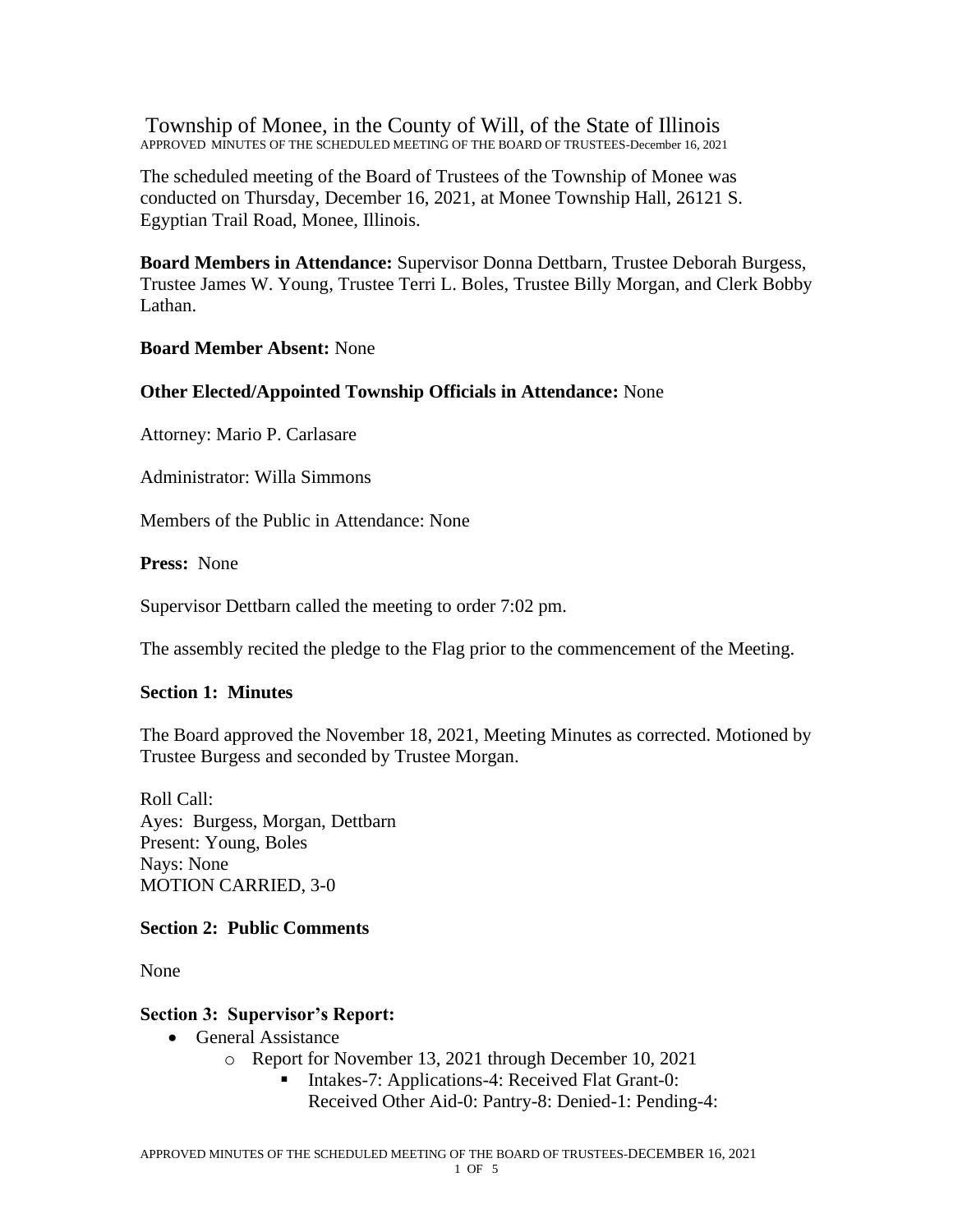Terminated-0

Total on General Assistance-3

- Total Amount for General Assistance (GA)- \$966.00
- Total Amount for Emergency Assistance (EA)- \$778.04
- Total Amount for GA and EA- \$1,774.04
- o Supervisor Dettbarn wanted to thank the Highway Commissioners Department for Picking-up Food and Toys for Tots Donation for the Holiday Season.
- o She also would like to thank all the Volunteers, who sorted and prepared presents for Pickup and help on Distribution Days during the Holiday Season.
- o Tuesday, December 7, 2021, Holiday Brunch was a success. Certificates were issued to the members of the Senior Committee for their work. Bill and Mia Quaranta were also presented with a plaque for their dedication and involvement with the Senior Committee.
- o Reviewed various Township Ordinances, Policies and Procedures
	- Monee Township Vehicle Policy
	- ordinance providing for Group Insurance for Officials and Employees Revised (003-19)
	- Monee Township Ethics Ordinance
	- Ordinance Establishing the Reimbursement of All Travel, Meal, and Lodging Expenses of Officers and Employees in the Township of Monee, Illinois (Ordinance 004-16)

# **Section 4: Clerk's Report**

• Filed Tax Levies for Township and Road District with County Clerk Office on November 30, 2021.

# **Section 5: Highway Commissioner's Report:**

• None

# **Section 6: Assessor's Report.**

• None

# **Section 7: Attorney's Report**

• Working on motions to dismiss both 2019 and 2020 Tax Cases.

# **Section 8: Standing Committee/Commission Report Township Plan Commission Report:**

• None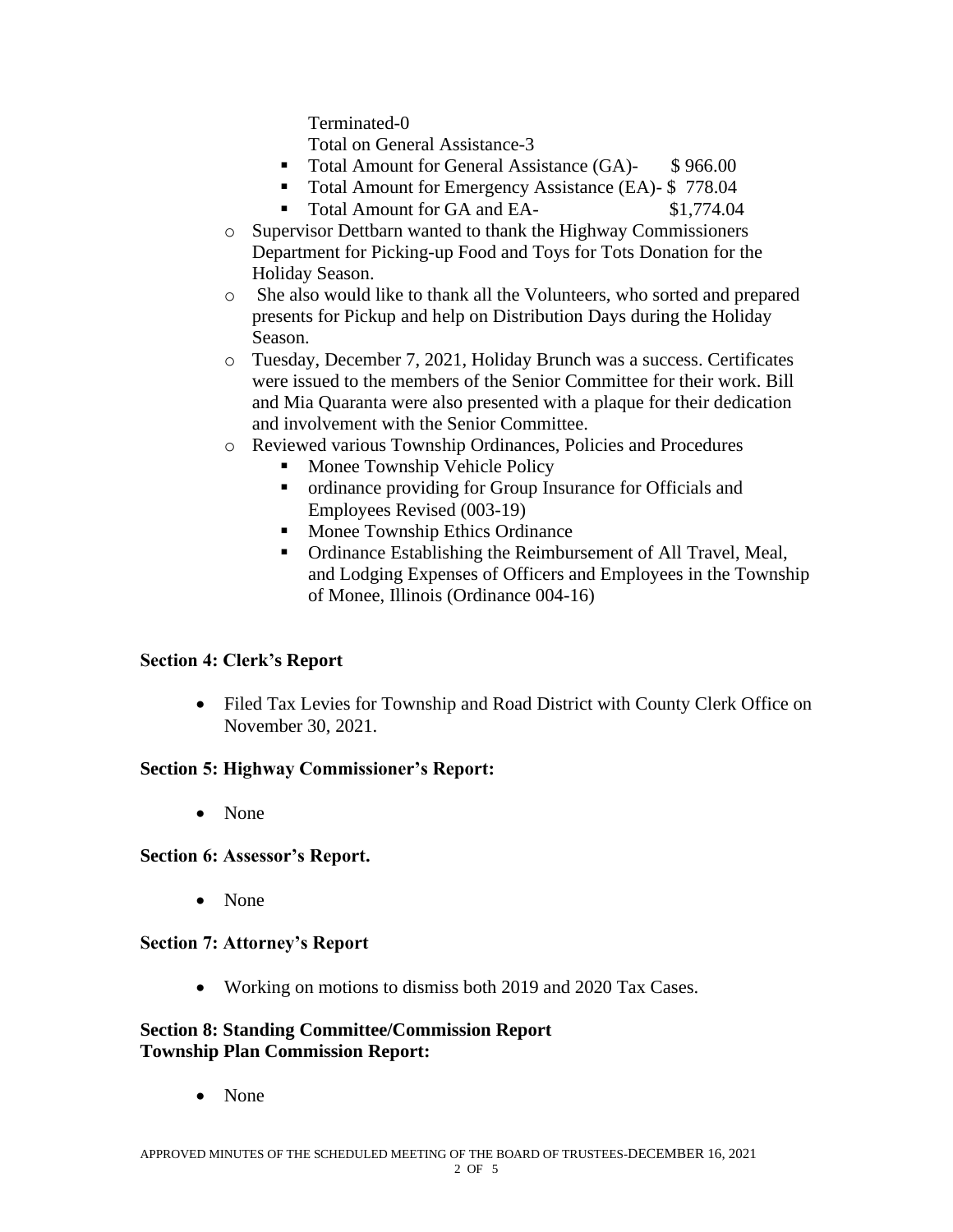### **Section 9: New Business**

The Board approved the adoption of a Whistleblower Protection Policy (21-001). Motioned by Trustee Morgan and seconded by Trustee Burgess.

Roll Call: Ayes: Burgess, Young, Boles, Morgan, Dettbarn Nays: None

### MOTION CARRIED 5-0

The Board approved the appointment of William "Billy" Morgan, Trustee, as the Auditing Official for the Whistleblower Protection Policy. Motioned by Trustee Burgess and seconded by Trustee Boles.

Roll Call: Ayes: Burgess, Young, Boles, Dettbarn Abstained: Morgan Nays: None

### MOTION CARRIED 4-0-1

The Board approved Social Service Agreement with CASA (Court Appoint Special Advocates) for \$1,000.00. Motioned by Trustee Burgess and seconded by Trustee Boles.

Roll Call: Ayes: Burgess, Young, Boles, Morgan, Dettbarn Nays: None

#### MOTION CARRIED 5-0

The Board approved Social Service Agreement Crete-Monee 201 U Education Foundation for \$500.00. Motioned by Trustee Boles and seconded by Trustee Burgess.

Roll Call: Ayes: Burgess, Boles, Dettbarn Abstained: Young, Morgan Nays: None MOTION CARRIED 3-0-2

The Board approved 2022 Meetings and Holidays. Motioned by Trustee Morgan and seconded by Trustee Boles.

Roll Call: Ayes: Burgess, Young, Boles, Morgan, Dettbarn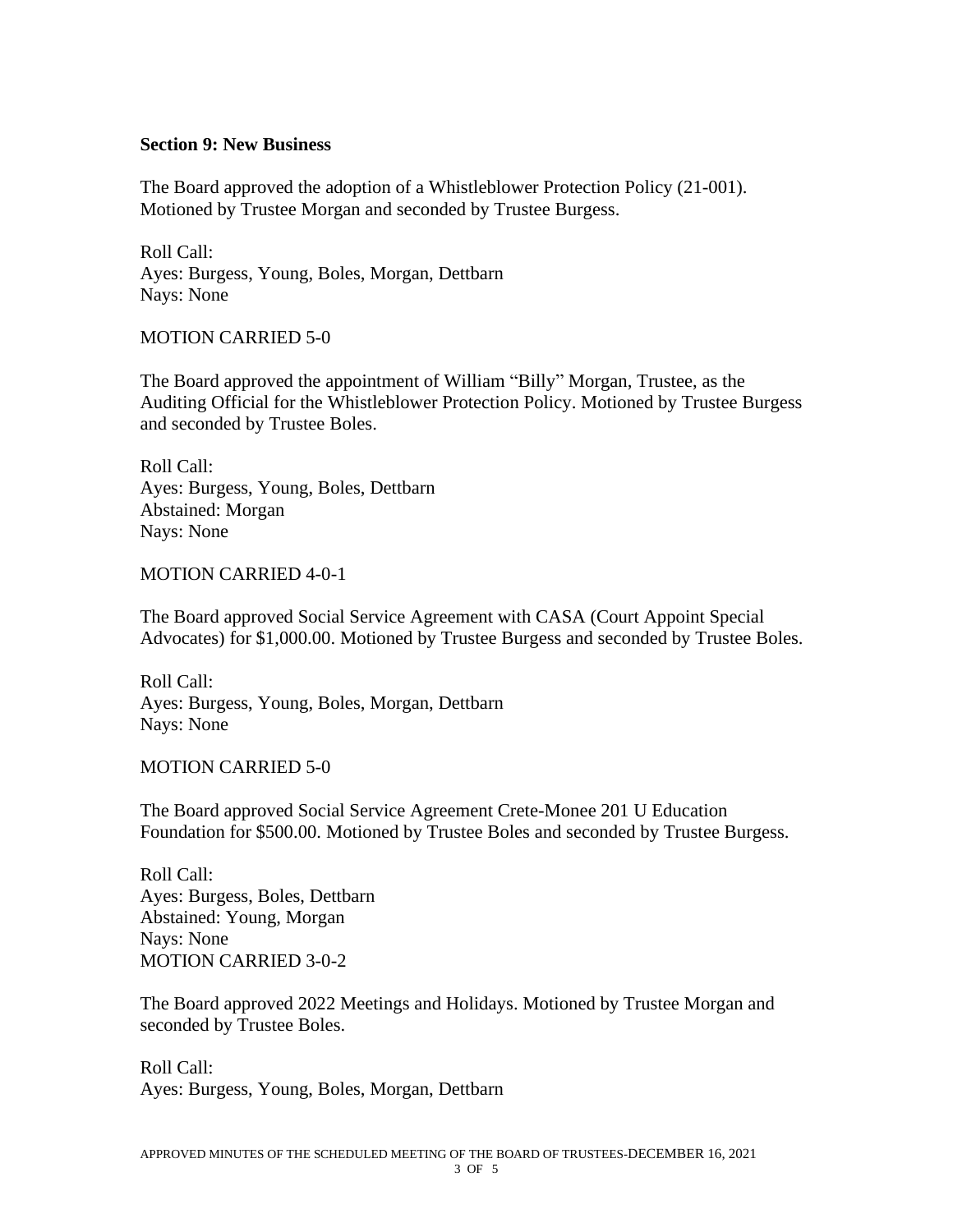Nays: None MOTION CARRIED 5-0

The Board approved Line-Item Transfer for Road District's Budget, Equipment & Building Fund. Transfer of \$8,000 from Contingences (5195) to Building Improvement (5210). Motioned by Trustee Burgess and seconded by Trustee Boles.

Roll Call: Ayes: Burgess, Young, Boles, Morgan, Dettbarn Nays: None MOTION CARRIED, 5-0

The Board approved Line-Item Transfer for Road District's Budget, Road & Bridge Fund. Transfer of \$250.00 from Contingences (5195) to Operating Supplies (5525). Motioned by Trustee Boles and seconded by Trustee Young.

Roll Call: Ayes: Burgess, Young, Boles, Morgan, Dettbarn Nays: None MOTION CARRIED, 5-0

The Board approved Payment of \$2,564.25 for Will Ride Program (August 2021 - \$1,129.68 and September 2021 -\$1,434.57). Motioned by Trustee Burgess and seconded by Trustee Morgan.

Roll Call: Ayes: Burgess, Young, Boles, Morgan, Dettbarn Nays: None MOTION CARRIED, 5-0

#### **Section 10: Old Business**

# **Section 11: Trustee Audit of Accounts/Clerk Certification Audit**

The Board approved the payment of the bills as presented for the period of November 19, 2021, through December 16, 2021. Motioned by Trustee Burgess and seconded by Trustee Young.

Roll Call:

Ayes: Burgess, Young, Boles, Morgan, Dettbarn Nays: None

#### MOTION CARRIED, 5-0

# **Section 12: Board Comments:**